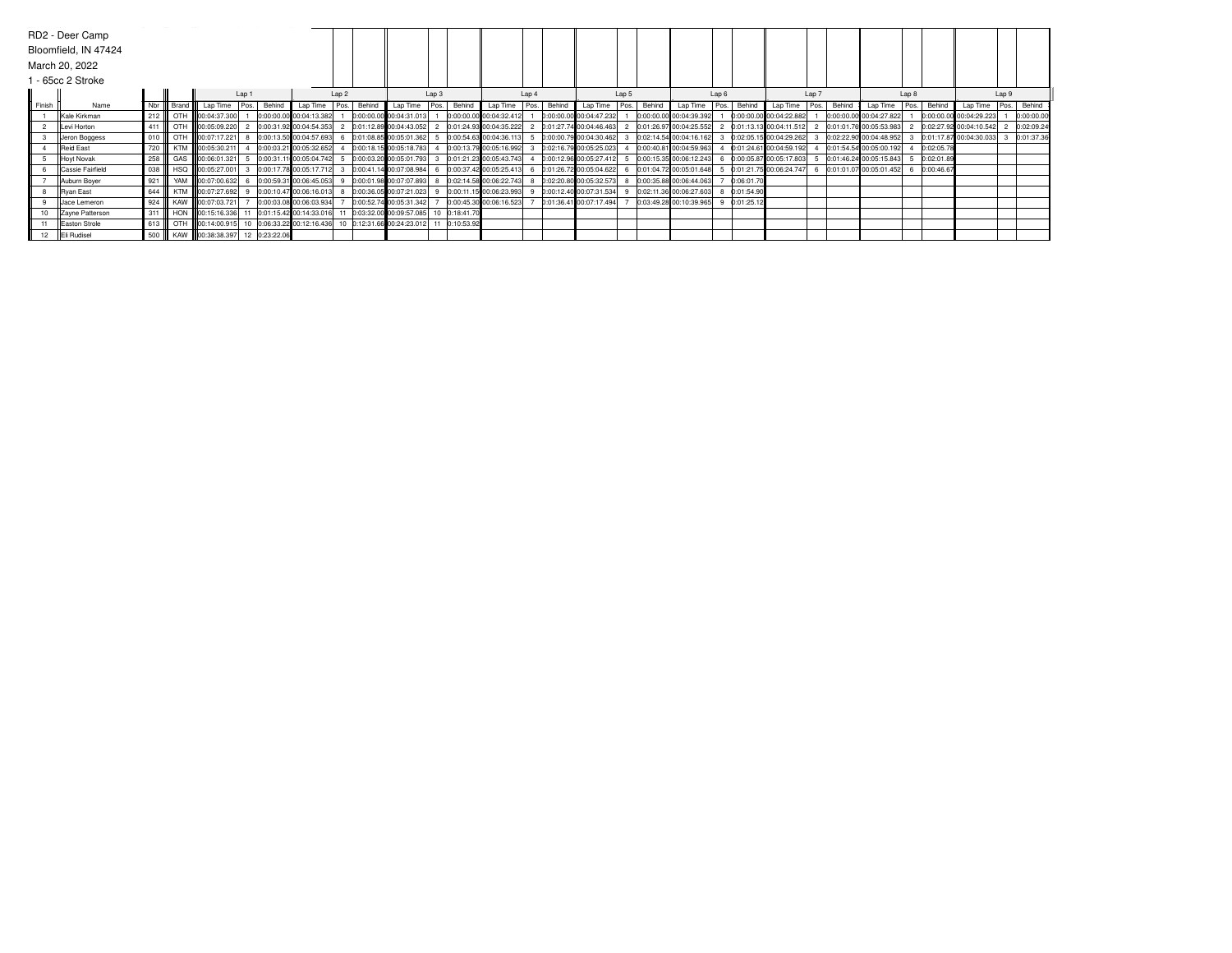|        | RD2 - Deer Camp      |  |                                                                                                                             |       |                         |       |                                        |                  |                         |       |                         |       |            |                          |                  |                 |       |        |          |                  |             |                      |       |  |
|--------|----------------------|--|-----------------------------------------------------------------------------------------------------------------------------|-------|-------------------------|-------|----------------------------------------|------------------|-------------------------|-------|-------------------------|-------|------------|--------------------------|------------------|-----------------|-------|--------|----------|------------------|-------------|----------------------|-------|--|
|        | Bloomfield, IN 47424 |  |                                                                                                                             |       |                         |       |                                        |                  |                         |       |                         |       |            |                          |                  |                 |       |        |          |                  |             |                      |       |  |
|        | March 20, 2022       |  |                                                                                                                             |       |                         |       |                                        |                  |                         |       |                         |       |            |                          |                  |                 |       |        |          |                  |             |                      |       |  |
|        | 2 - 110cc 4 Stroke   |  |                                                                                                                             |       |                         |       |                                        |                  |                         |       |                         |       |            |                          |                  |                 |       |        |          |                  |             |                      |       |  |
|        |                      |  |                                                                                                                             | Lap 1 |                         | Lap 2 |                                        | Lap <sub>3</sub> |                         | Lap 4 |                         | Lap 5 |            |                          | Lap <sub>6</sub> |                 | Lap 7 |        |          | Lap <sub>8</sub> |             |                      | Lap 9 |  |
| Finish | Name                 |  | Nbr     Brand     Lap Time   Pos.   Behind   Lap Time   Pos.   Behind   Lap Time   Pos.   Behind   Lap Time   Pos.   Behind |       |                         |       |                                        |                  |                         |       | Lap Time Pos.           |       | Behind     | Lap Time   Pos.   Behind |                  | Lap Time   Pos. |       | Behind | Lap Time |                  | Pos. Behind | Lap Time Pos. Behind |       |  |
|        | Hoyt Raley           |  | 265    HON   00:07:36.592                                                                                                   |       | 0:00:41.86 00:07:26.084 |       | 0:00:00.00 00:07:10.903                |                  | 0:00:00.00 00:08:22.534 |       | 0:00:00.00 00:11:19.275 |       | 0:00:00.00 |                          |                  |                 |       |        |          |                  |             |                      |       |  |
|        | Eli Carrico          |  | 661    YAM   00:06:54.732                                                                                                   |       | 0:00:00.00 00:18:35.488 |       | 2 0:10:27.54 00:16:02.068 2 0:19:18.70 |                  |                         |       |                         |       |            |                          |                  |                 |       |        |          |                  |             |                      |       |  |
|        | Gideon Cruthis       |  | 070       HON      00:12:09.274  3   0:04:32.68  00:15:24.128  3   0:02:03.18  00:14:18.106  3   0:00:19.22                 |       |                         |       |                                        |                  |                         |       |                         |       |            |                          |                  |                 |       |        |          |                  |             |                      |       |  |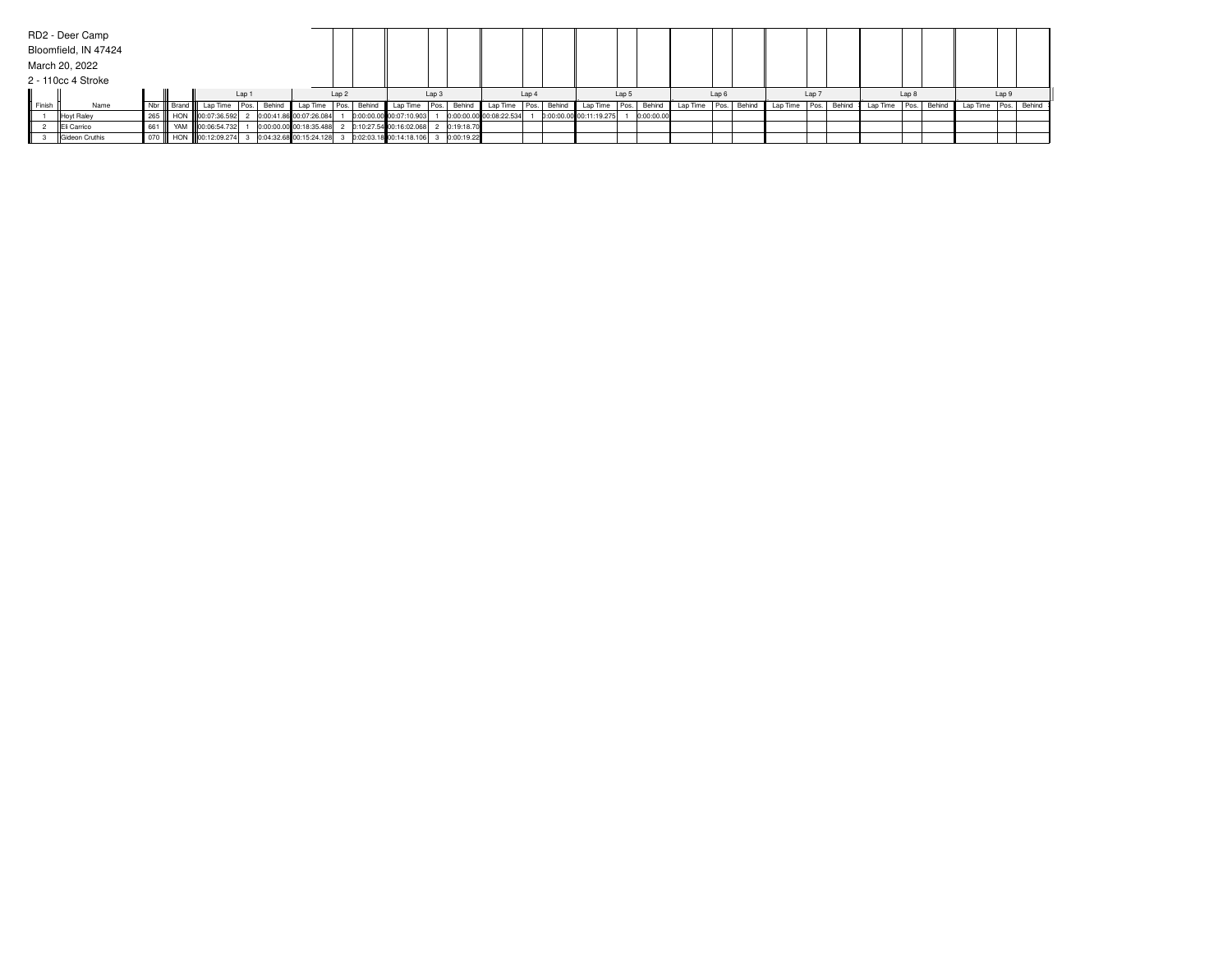|                 | RD2 - Deer Camp      |        |                                  |       |            |                         |                  |             |                         |                  |        |                          |       |                         |                  |        |                         |                  |            |                      |                  |        |          |                  |                      |       |  |
|-----------------|----------------------|--------|----------------------------------|-------|------------|-------------------------|------------------|-------------|-------------------------|------------------|--------|--------------------------|-------|-------------------------|------------------|--------|-------------------------|------------------|------------|----------------------|------------------|--------|----------|------------------|----------------------|-------|--|
|                 | Bloomfield, IN 47424 |        |                                  |       |            |                         |                  |             |                         |                  |        |                          |       |                         |                  |        |                         |                  |            |                      |                  |        |          |                  |                      |       |  |
|                 | March 20, 2022       |        |                                  |       |            |                         |                  |             |                         |                  |        |                          |       |                         |                  |        |                         |                  |            |                      |                  |        |          |                  |                      |       |  |
|                 | 3 - 50cc 2 Stroke    |        |                                  |       |            |                         |                  |             |                         |                  |        |                          |       |                         |                  |        |                         |                  |            |                      |                  |        |          |                  |                      |       |  |
|                 |                      |        |                                  | Lap 1 |            |                         | Lap <sub>2</sub> |             |                         | Lap <sub>3</sub> |        |                          | Lap 4 |                         | Lap <sub>5</sub> |        |                         | Lap <sub>6</sub> |            |                      | Lap <sub>7</sub> |        |          | Lap <sub>8</sub> |                      | Lap 9 |  |
| <b>I</b> Finish | Name                 | Nbr II | Brand   Lap Time   Pos.   Behind |       |            | Lap Time                |                  | Pos. Behind | Lap Time                | Pos.             | Behind | Lap Time   Pos.   Behind |       | Lap Time                | Pos.             | Behind | Lap Time   Pos.         |                  |            | Behind Lap Time Pos. |                  | Behind | Lap Time | Pos. Behind      | Lap Time Pos. Behind |       |  |
|                 | Benjamin Wright      |        | KTM   00:10:36.514               |       |            | 0:00:00.00 00:07:45.144 |                  |             | 0:00:00.00 00:08:20.684 |                  |        | 0:00:00.00 00:06:43.052  |       | 0:00:00.00 00:07:28.244 |                  |        | 0:00:00.00 00:07:29.184 |                  | 0:00:00.00 |                      |                  |        |          |                  |                      |       |  |
|                 | Nash Tutterow        |        | 199    KTM   00:19:48.208        |       | 0:09:11.69 |                         |                  |             |                         |                  |        |                          |       |                         |                  |        |                         |                  |            |                      |                  |        |          |                  |                      |       |  |